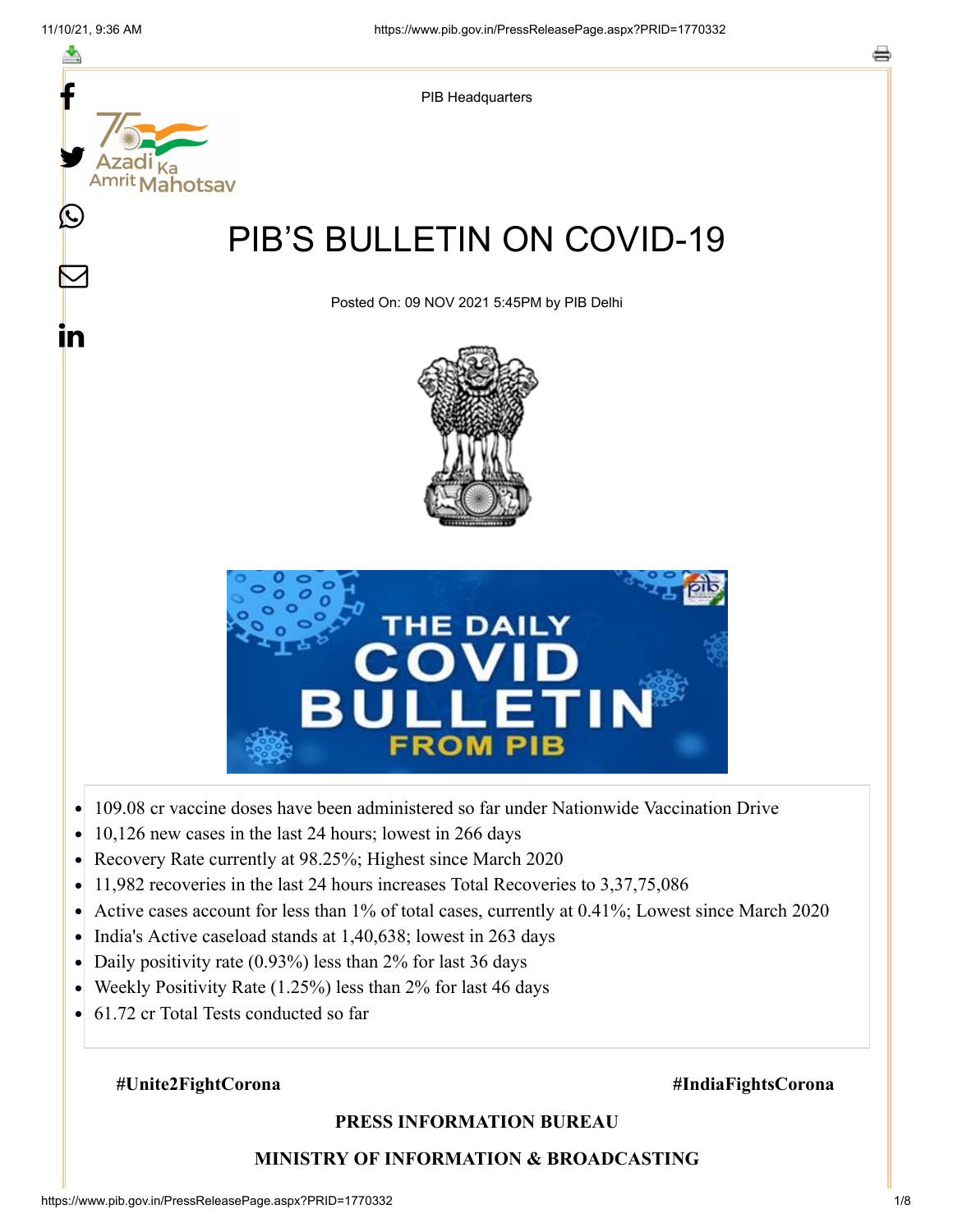f

y.

 $\bigcirc$ 

 $\bm{\nabla}$ 

in

## **GOVERNMENT OF INDIA**



**India's Cumulative COVID-19 Vaccination Coverage exceeds 109.08 Cr**

**More than 59 Lakh doses administered in the last 24 hours**

**Recovery Rate currently at 98.25%**

**10,126 New Cases reported in the last 24 hours**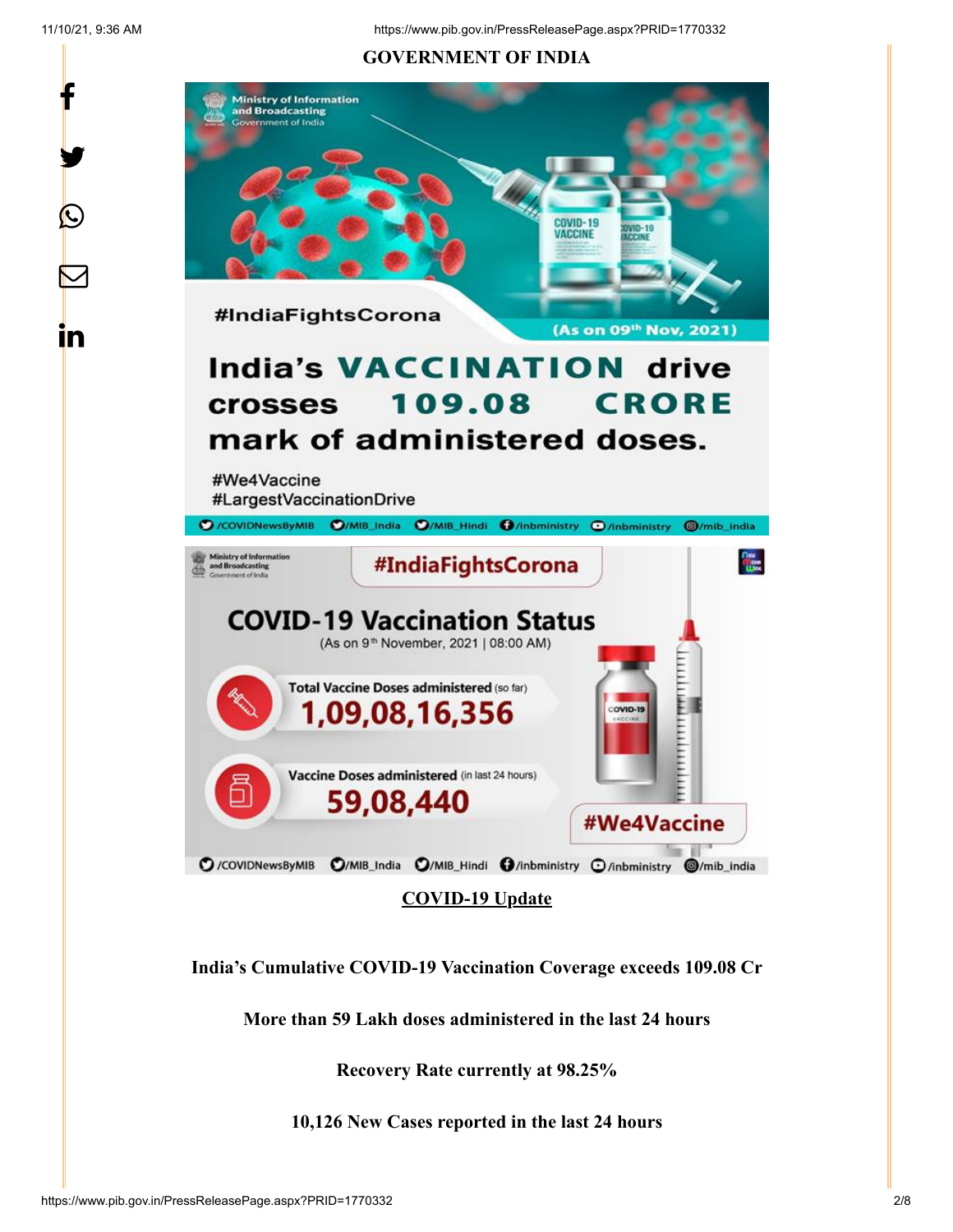f

Ŀ

## **India's Active Caseload(1,40,638) is lowest in 263 days**

## **Weekly Positivity Rate (1.25%) less than 2% for last 46 days**

With the administration of **59,08,440** vaccine doses in the last 24 hours, India's COVID-19 vaccination<br>coverage has exaceded 100.08 Cr. (1.00.08.16.356) as per provisional reports till 7 cm today. This has coverage has exceeded **109.08 Cr (1,09,08,16,356)** as per provisional reports till 7 am today. This has been achieved through 1,10,77,727sessions.

The break-up of the cumulative figure as per the provisional report till 7 am today include:

| <b>HCWs</b>                                                                    | 1 <sup>st</sup> Dose | 1,03,79,716    |
|--------------------------------------------------------------------------------|----------------------|----------------|
| in                                                                             | $2nd$ Dose           | 92,78,114      |
| <b>FLWs</b><br>Age Group 18-44 years<br>Age Group 45-59 years<br>Over 60 years | $1st$ Dose           | 1,83,72,971    |
|                                                                                | $2nd$ Dose           | 1,60,57,391    |
|                                                                                | 1 <sup>st</sup> Dose | 42,58,89,106   |
|                                                                                | $2nd$ Dose           | 15,44,27,554   |
|                                                                                | $1st$ Dose           | 17,67,16,342   |
|                                                                                | $2nd$ Dose           | 10,01,83,701   |
|                                                                                | 1 <sup>st</sup> Dose | 11,08,04,805   |
|                                                                                | $2nd$ Dose           | 6,87,06,656    |
| <b>Total</b>                                                                   |                      | 1,09,08,16,356 |
|                                                                                |                      |                |

The recovery of **11,982** patients in the last 24 hours has increased the cumulative tally of recovered patients (since the beginning of the pandemic) to **3,37,75,086.**

Consequently, India's recovery rate stands at **98.25%**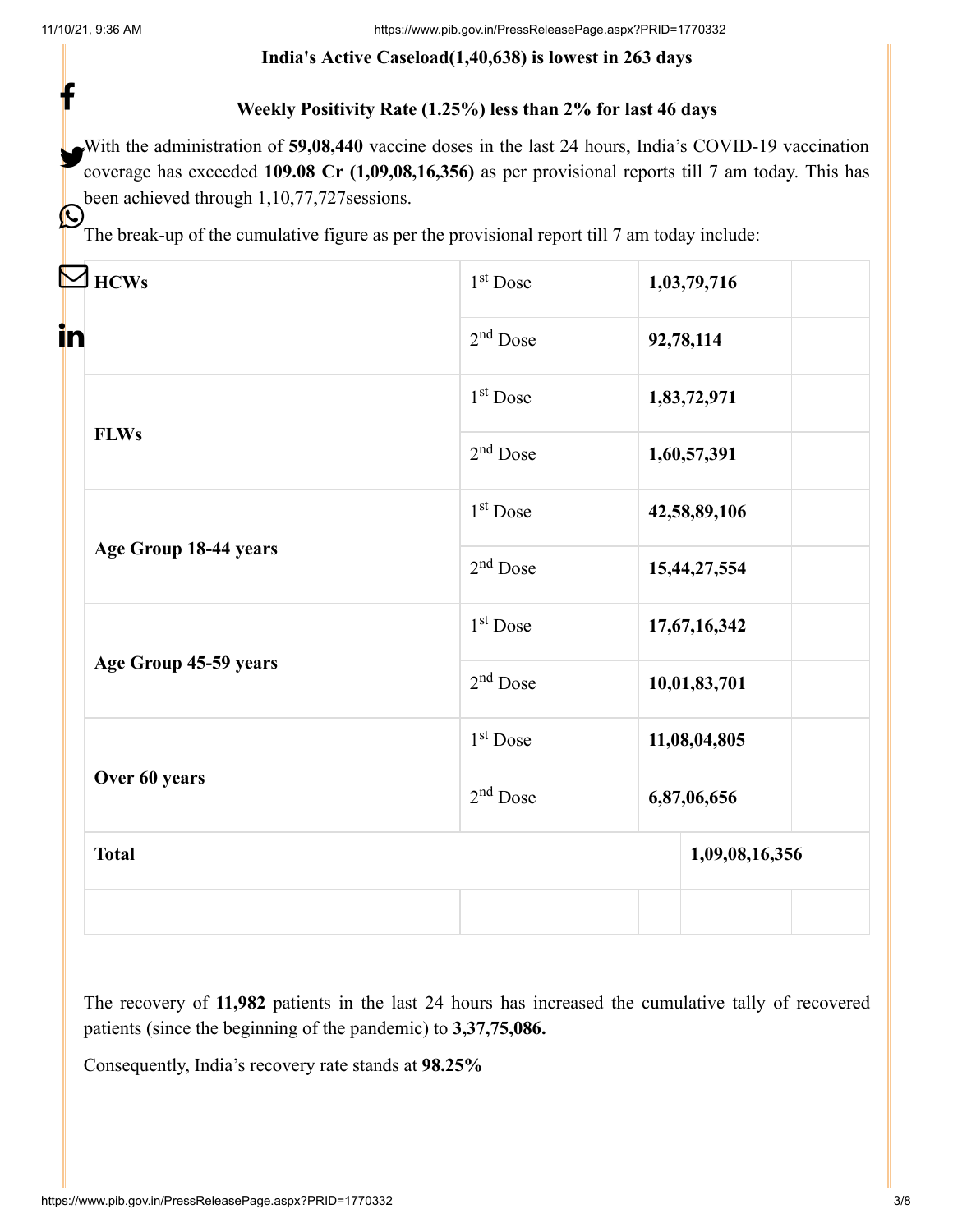11/10/21, 9:36 AM https://www.pib.gov.in/PressReleasePage.aspx?PRID=1770332



Sustained and collaborative efforts by the Centre and the States/UTs continue the trend of less than 50,000 Daily New Cases that is being reported for 135 consecutive days now.



**10,126 new cases** were reported in the last 24 hours.

The Active Caseload is presently at**1,40,638 is lowest in 263 days.** Active cases presently constitute **0.41%** of the country's total Positive Cases, which **is lowest since March 2020.**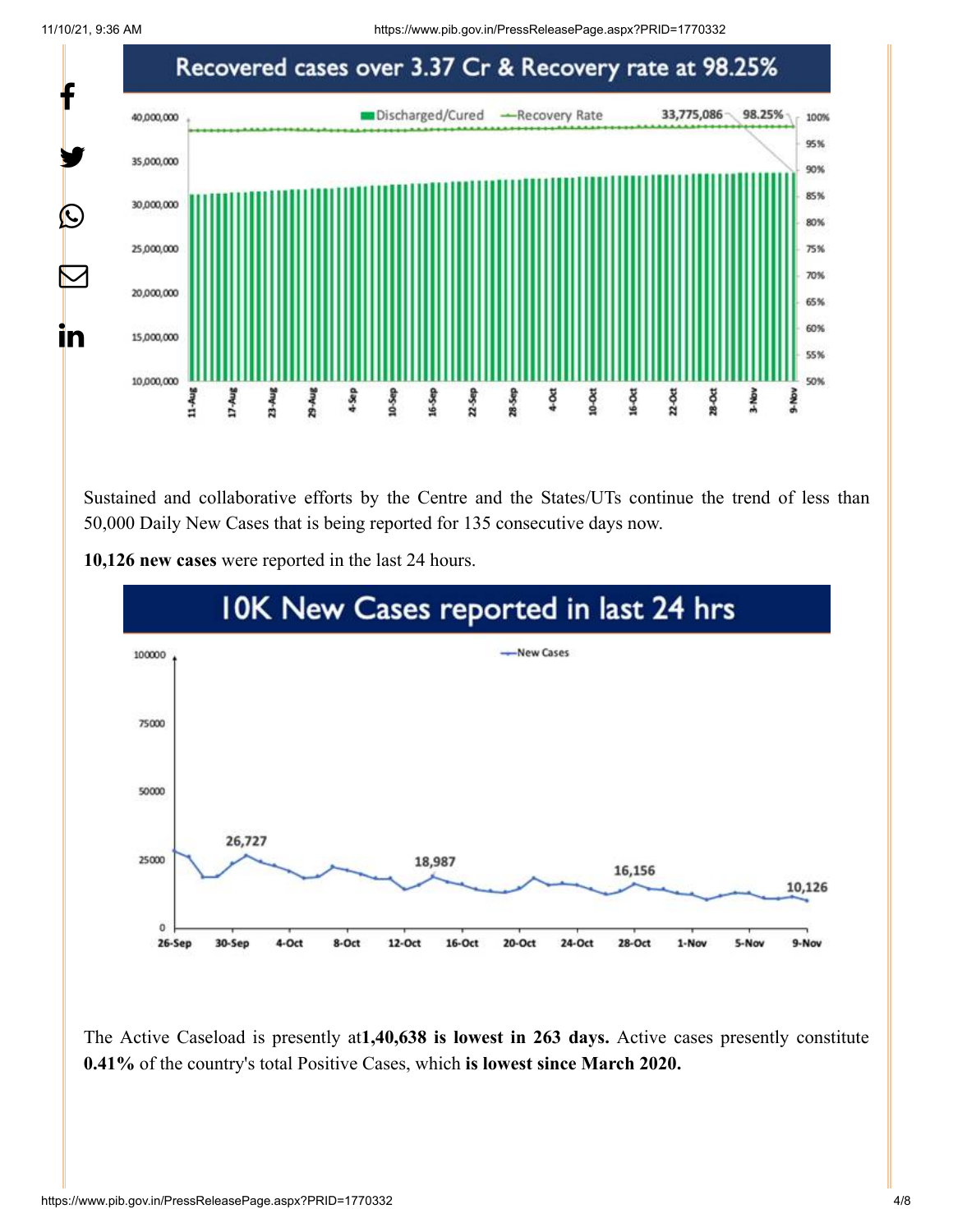11/10/21, 9:36 AM https://www.pib.gov.in/PressReleasePage.aspx?PRID=1770332





The testing capacity across the country continues to be expanded. The last 24 hours saw a total of 10,85,848tests being conducted. India has so far conducted over **61.72 Cr (61,72,23,931**) cumulative tests.

While testing capacity has been enhanced across the country, **Weekly Positivity Rate at 1.25% remains less than 2% for the last 46 days now.** The **Daily Positivity rate reported to be 0.93%.** The daily Positivity rate has remained below2% for last 36 days and below 3% for 71 consecutive days now.



**<https://pib.gov.in/PressReleasePage.aspx?PRID=1770173>**

**Update on COVID-19 Vaccine Availability in States/UTs**

**More than 116Crore vaccine doses provided to States/UTs**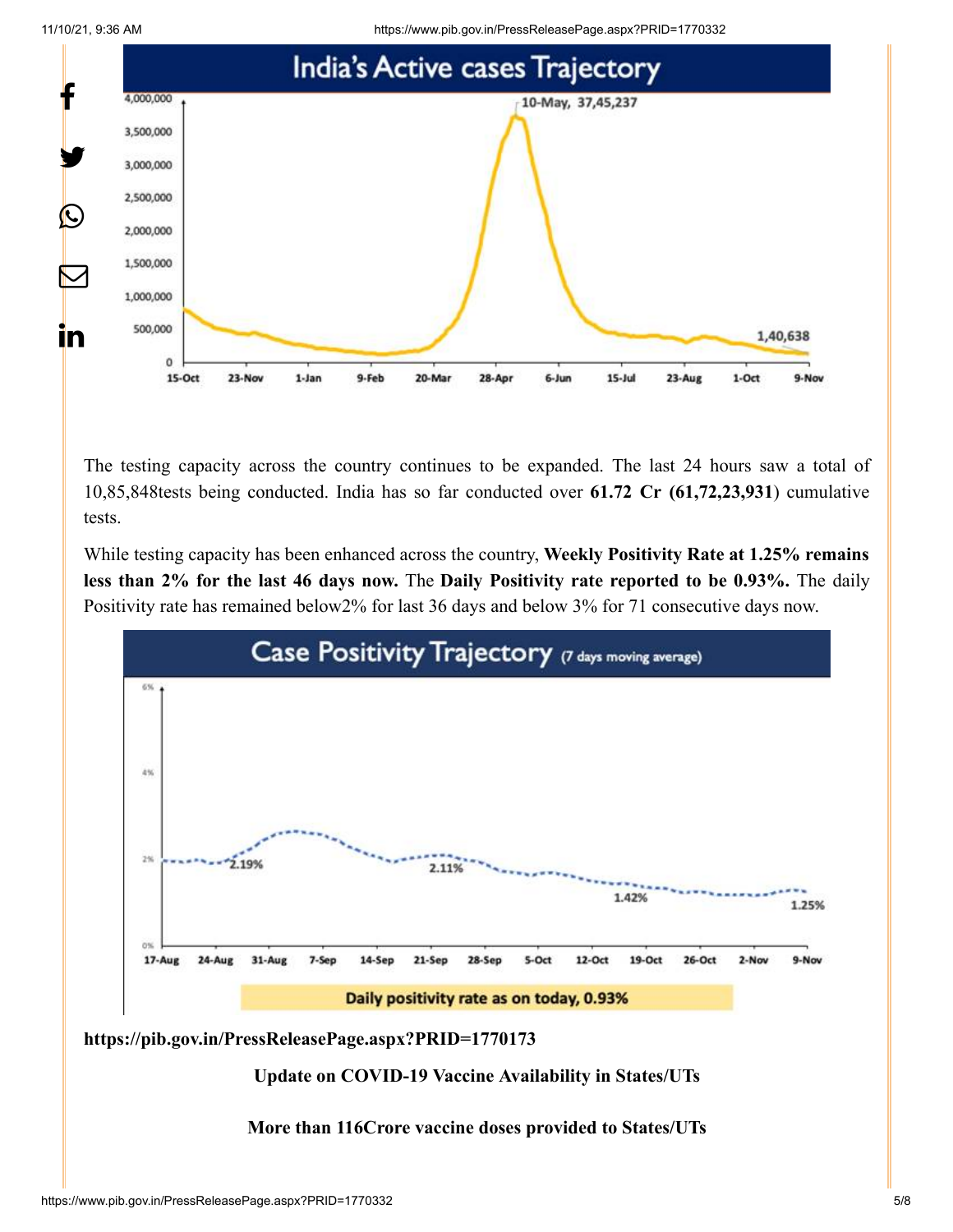## **More than 15.92 Crore balance and unutilized vaccine doses still available with States/UTs**

The Union Government is committed to accelerating the pace and expanding the scope of COVID-19 vaccination throughout the country. The new phase of universalization of COVID-19 vaccination commenced from 21<sup>st</sup> June 2021. The vaccination drive has been ramped up through availability of more vaccines, advance visibility of vaccine availability to States and UTs for enabling better planning by Othem, and streamlining the vaccine supply chain. f

| in | <b>VACCINE DOSES</b>     | (As on 16 <sup>th</sup> October 2021) |
|----|--------------------------|---------------------------------------|
|    | <b>SUPPLIED</b>          | 1,16,89,46,235                        |
|    | <b>BALANCE AVAILABLE</b> | 15,92,74,731                          |

As part of the nationwide vaccination drive, Government of India has been supporting the States and UTs by providing them COVID Vaccines free of cost. In the new phase of the universalization of the COVID19 vaccination drive, the Union Government will procure and supply (free of cost) 75% of the vaccines being produced by the vaccine manufacturers in the country to States and UTs

More than **116 crore (1,16,89,46,235)** vaccine doses have been provided to States/UTs so far through Govt of India (free of cost channel) and through direct state procurement category.

More than **15.92 Cr (15,92,74,731)** balance and unutilized COVID Vaccine doses are still available with the States/UTs to be administered.

<https://pib.gov.in/PressReleasePage.aspx?PRID=1770181>

## **Update on COVID-19 Vaccination Programme**

# **Reflecting worldwide acceptance of India's Vaccines and our Vaccination process, 96 countries have agreed to Mutual Acceptance of Vaccination Certificates: Dr Mansukh Mandaviya**

The Union Government's commitment to accelerate the pace and expanding the scope of COVID-19 vaccination throughout the country has resulted in crossing the 100 Cr milestone in administration of doses on 21<sup>st</sup> October, 2021. The Union Government continues to be in communication with the rest of the world so that beneficiaries of the world's largest COVID vaccination program are accepted and recognized, thereby easing travel for education, business and tourism purposes. This was stated by Union Minister of Health & Family Welfare Dr. Mansukh Mandaviya, here today.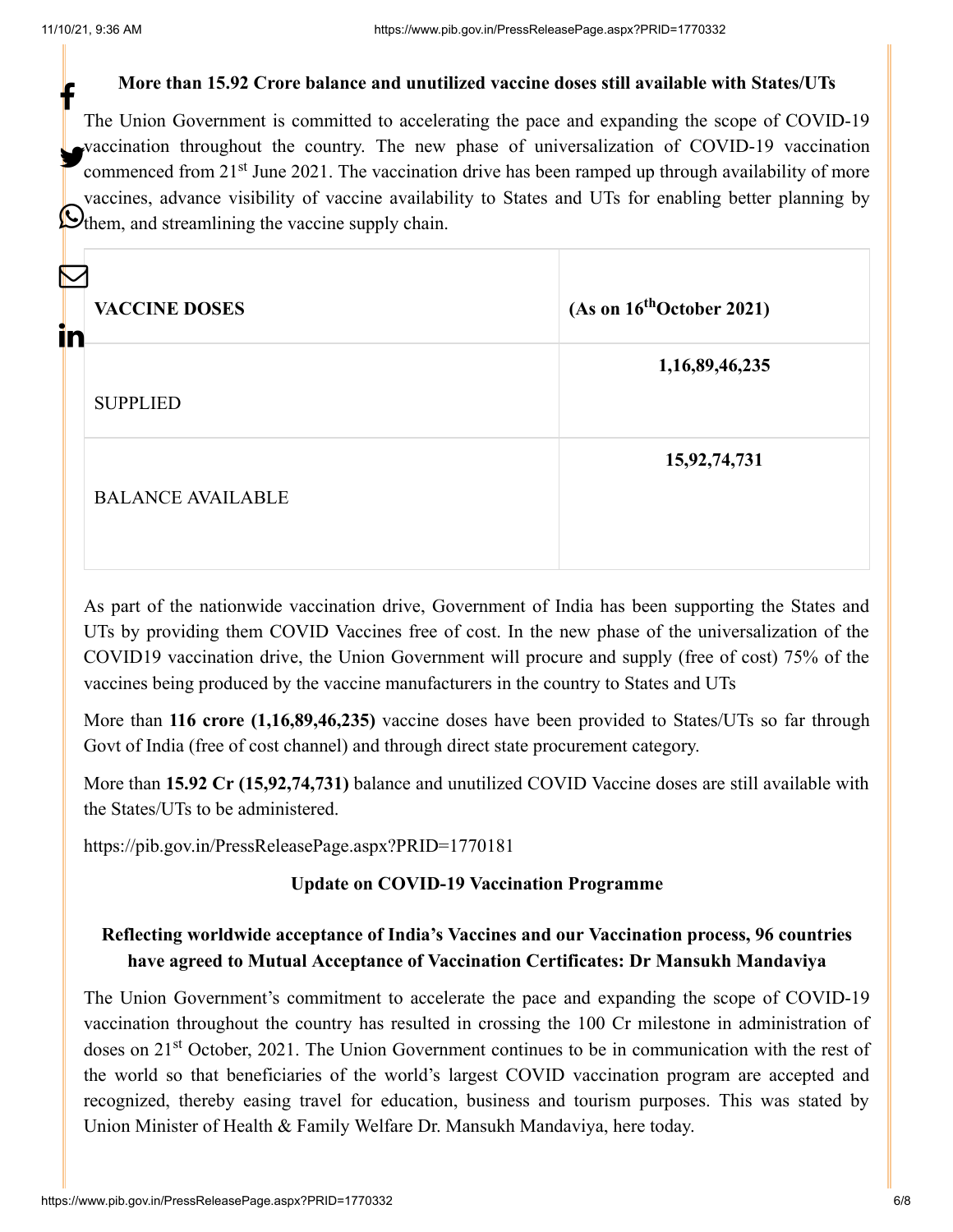At present, 96 countries have agreed to mutual recognition of vaccination certificates and also those who recognise Indian vaccination certificates of travellers fully vaccinated with COVISHIELD/WHO approved/nationally approved vaccines. Consecutively, persons travelling from these countries are provided certain relaxations as enunciated in Union Health Ministry's Guidelines on International Arrivals issued on 20th October 2021 ([https://www.mohfw.gov.in/pdf/GuidelinesforInternationalArrival20thOctober2021.pdf\)](https://www.mohfw.gov.in/pdf/GuidelinesforInternationalArrival20thOctober2021.pdf). For those who wish to travel abroad, the international travel vaccination certificate can also be downloaded from the **CoWIN** portal. f Arrivals

Ministry of Health & Family Welfare along with the Ministry of External Affairs is in continuous communication with all countries for mutual recognition of vaccine certificates, and **WHO** and nationally approved vaccines to facilitate hassle-free international travel across countries.

**<https://pib.gov.in/PressReleasePage.aspx?PRID=1770287>**

**Important Tweets**

[#IndiaFightsCorona](https://twitter.com/hashtag/IndiaFightsCorona?src=hash&ref_src=twsrc%5Etfw):

 $\Omega$ More than 59 lakh (59,08,440) vaccine doses administered in the last 24 hours.

 $\rightarrow$ Together we can win the battle against [#COVID19](https://twitter.com/hashtag/COVID19?src=hash&ref_src=twsrc%5Etfw)[.#We4Vaccine](https://twitter.com/hashtag/We4Vaccine?src=hash&ref_src=twsrc%5Etfw)[#LargestVaccinationDrive](https://twitter.com/hashtag/LargestVaccinationDrive?src=hash&ref_src=twsrc%5Etfw)[#Unite2FightCorona](https://twitter.com/hashtag/Unite2FightCorona?src=hash&ref_src=twsrc%5Etfw) [pic.twitter.com/cST4DQ5UNs](https://t.co/cST4DQ5UNs)

— #IndiaFightsCorona (@COVIDNewsByMIB) [November 9, 2021](https://twitter.com/COVIDNewsByMIB/status/1457957327462551552?ref_src=twsrc%5Etfw)

[#IndiaFightsCorona](https://twitter.com/hashtag/IndiaFightsCorona?src=hash&ref_src=twsrc%5Etfw):

More than 10 Lakh (10,85,848) [#COVID19](https://twitter.com/hashtag/COVID19?src=hash&ref_src=twsrc%5Etfw) samples tested in the last 24 hours.

☑️Together, we can win the battle against COVID-19.

➡️[#StaySafe](https://twitter.com/hashtag/StaySafe?src=hash&ref_src=twsrc%5Etfw) and follow [#COVIDAppropriateBehaviour](https://twitter.com/hashtag/COVIDAppropriateBehaviour?src=hash&ref_src=twsrc%5Etfw) [#Unite2FightCorona](https://twitter.com/hashtag/Unite2FightCorona?src=hash&ref_src=twsrc%5Etfw) [@MoHFW\\_INDIA](https://twitter.com/MoHFW_INDIA?ref_src=twsrc%5Etfw) [pic.twitter.com/o5YEL9SHcT](https://t.co/o5YEL9SHcT)

— #IndiaFightsCorona (@COVIDNewsByMIB) [November 9, 2021](https://twitter.com/COVIDNewsByMIB/status/1458033686004178948?ref_src=twsrc%5Etfw)